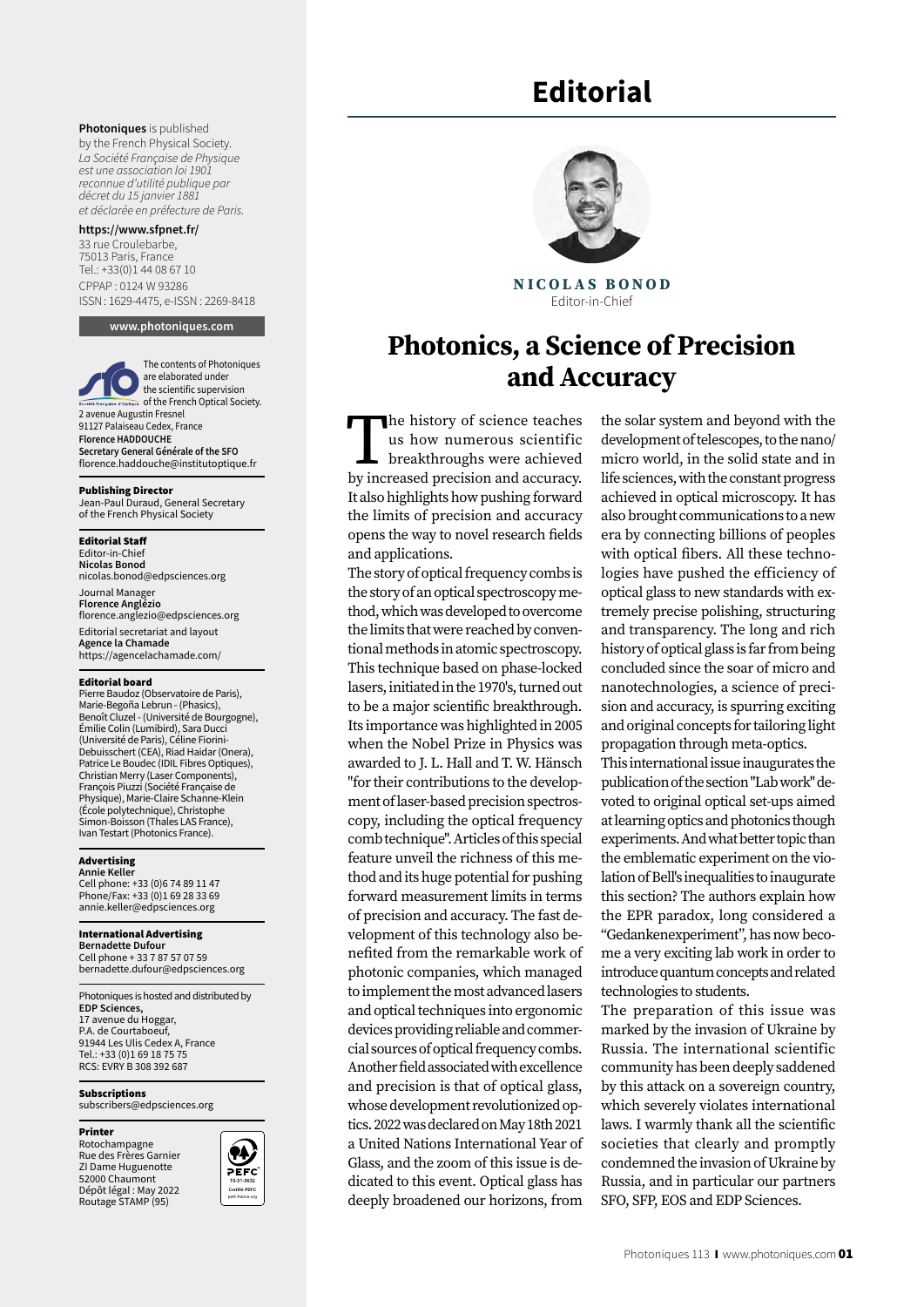



**Highlights & news from our 8 partners!**



60 How to select a nanopositioner solution?

# **Table of contents**

www.photoniques.com **N° 113**

## NEWS

- **03** SFO forewords<br>**04** Partner news
- **04** Partner news<br>**14** News from th
- **14** News from the Webb<br>**15** Crosswords
- 15 Crosswords<br>16 Research ne
- **16** Research news

# ZOOM: INTERNATIONAL YEAR OF GLASS

**20** Optical glass: an interplay of challenges and success

## LABWORK

**26** Quantum entanglement in the lab

## PIONEERING EXPERIMENT

**32** Surface plasmon propagation imaging

## **FOCUS**

#### **Optical frequency combs**

- **38** Interferometry with optical frequency combs
- **43** Optical frequency combs for atomic clocks and continental frequency dissemination
- **48** Kerr frequency combs: a million ways to fit light pulses into tiny rings

## BACK TO BASICS

**54** The optical helicity in a more algebraic approach to electromagnetism

#### BUYER'S GUIDE

**60** How to select a nanopositioner solution?

# **PRODUCTS**

**65** New products in optics and photonics

# **Advertisers**

| Go Edmund  IVe cov |  |
|--------------------|--|
|                    |  |

| Greenfield Technology  21 |    |
|---------------------------|----|
|                           |    |
|                           |    |
| Intermodulation Products  | 53 |
|                           |    |
| Laser Components  35      |    |
|                           |    |
|                           |    |
|                           |    |
|                           |    |

Image copyright (cover): ©Nathalie Picqué. Figure reproduced from Nature Photonics volume 15, pages 890–894 (2021) under a Creative Commons Attribution 4.0 International License. https://www.nature.com/articles/ s41566-021-00892-x